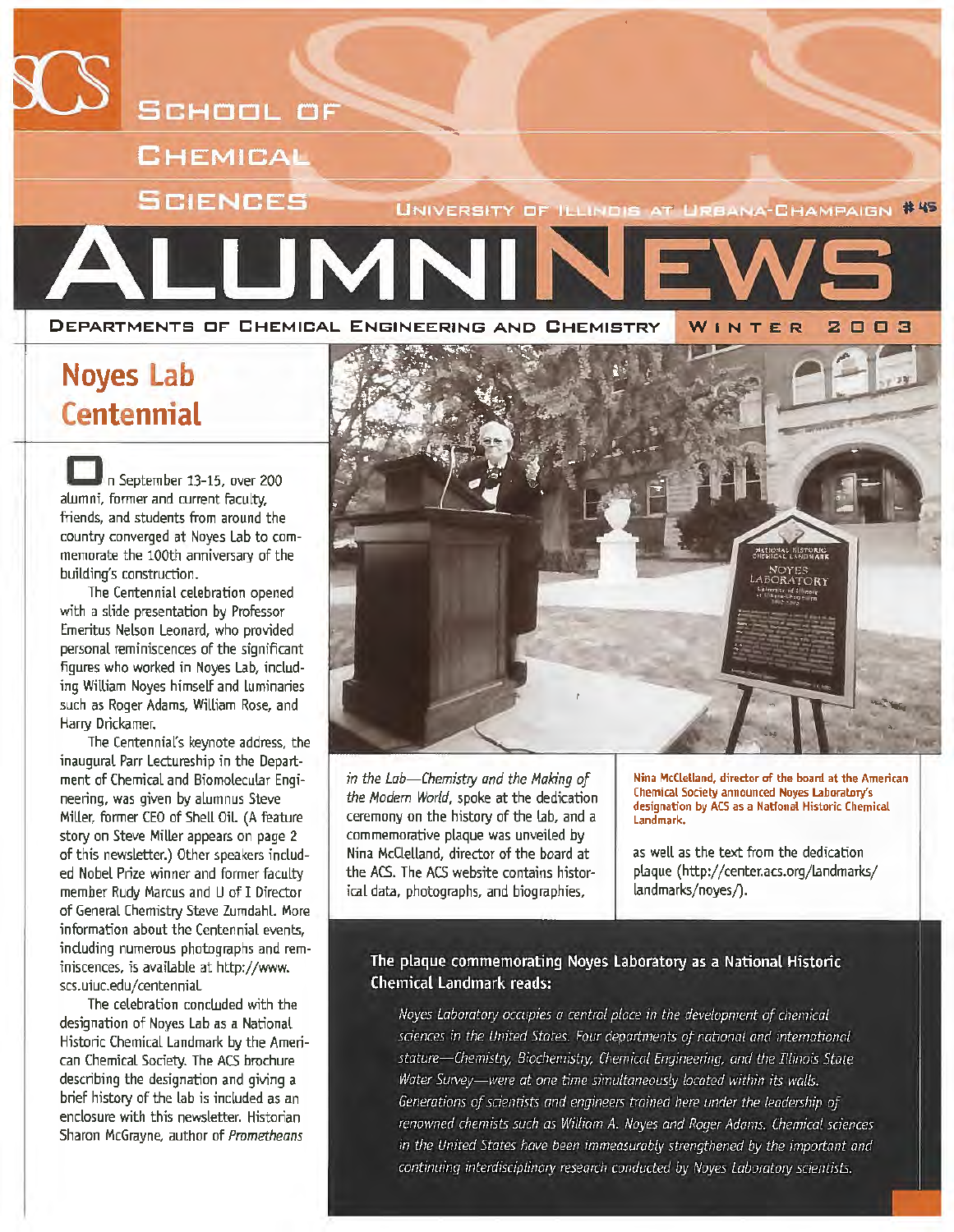

### **From the Director**

In this issue we highlight the events celebrating the Centennial of Noves Laboratory, a venerable building that has served as the incubator for generations of students



and numerous discoveries here at the University of Illinois. The designation of Noves Lab as a National Historic Chemical Landmark by the American Chemical Society confirms the important role that chemical sciences has played in the lives of thousands of alumni and friends. A number of alumni asked about the future of Noyes Lab. We are planning on a full and dramatic overhaul of this building into a stunning environment that integrates classroom and laboratory instruction, a modern electronic and print library, and a research center. These plans will be described in a future newsletter. As with the rest of the nation. we had a poor budget year, but despite this downturn, we are experiencing many successes. The latest round of national awards further confirms our pre-eminence, with SCS faculty being recognized for contributions to analytical instrumentation, organic synthesis, surface science, chemical engineering, and enzyme mechanisms.

Thomas B. Rauchfuss

#### To reach the editor...

Please send us your news and also include comments on the newsletter, and any questions you may have. Caroline Small, Editor SCS Alumni Newsletter School of Chemical Sciences University of Illinois at Urbana-Champaign 106 Noyes Laboratory 505 South Mathews Ave. Urbana, Illinois 61801 email: scsnews@scs.uiuc.edu fax: (217) 333-3120

SCS Alumni News is published twice a year by the School of Chemical Sciences at the University of Illinois at Urbana-Champaign.



### **Inaugural Parr Lectureship**

**A** part of the Centennial celebrations, the Department of Chemical and Biomolecular Engineering began a lecture series honoring Samuel W. Parr, the father of Chemical Engineering at the University of Illinois. The Parr Lectureship was initiated by faculty in the Department to recognize outstanding chemical engineers who have had significant societal or technological impact. Nominations are solicited from the faculty, who then vote on the recipient. The award will be given appoximately once a year.

The inaugural lecture was given by UI alumnus Steven L. Miller, CEO, President and Chairman of the Board of Shell Oil Company. Mr. Miller's talk, "Crucible of Change," focused on the role of land-grant colleges in the development of future leaders and the fiscal challenges facing those land grant colleges. Mr. Miller challenged his corporate peers to work with academic leaders to develop fiscal responsiveness and to assist land-grant universities in meeting the challenges of diversity and multiculturalism in the new global economy.

A native of Kansas City, Missouri, Steven Miller graduated with a BS degree in Chemical Engineering from the University of Illinois. He began his career with Shell Oil in 1967 and was named Vice President of Refining and Marketing for Shell in 1988. After working with Royal Dutch/Shell management in London for a number of years in the 1990s, Mr. Miller returned to the U.S. in 1999 to assume his current responsibilities.

Active in the business community, Mr. Miller serves on the boards of a number of local and national organizations and institutions, including Rice University's Board of Trustees and the James A. Baker III Institute for Public Policy. Mr. Miller resides in Houston with his wife and two children. A full biography is available at www.scs. uiuc.edu/chem/parr/miller.htm.



**Mr. Miller challenged his corporate peers to work with academic leaders to develop fiscal responsiveness and to assist landgrant universities in meeting the challenges of diversity and multiculturalism in the new global economy.**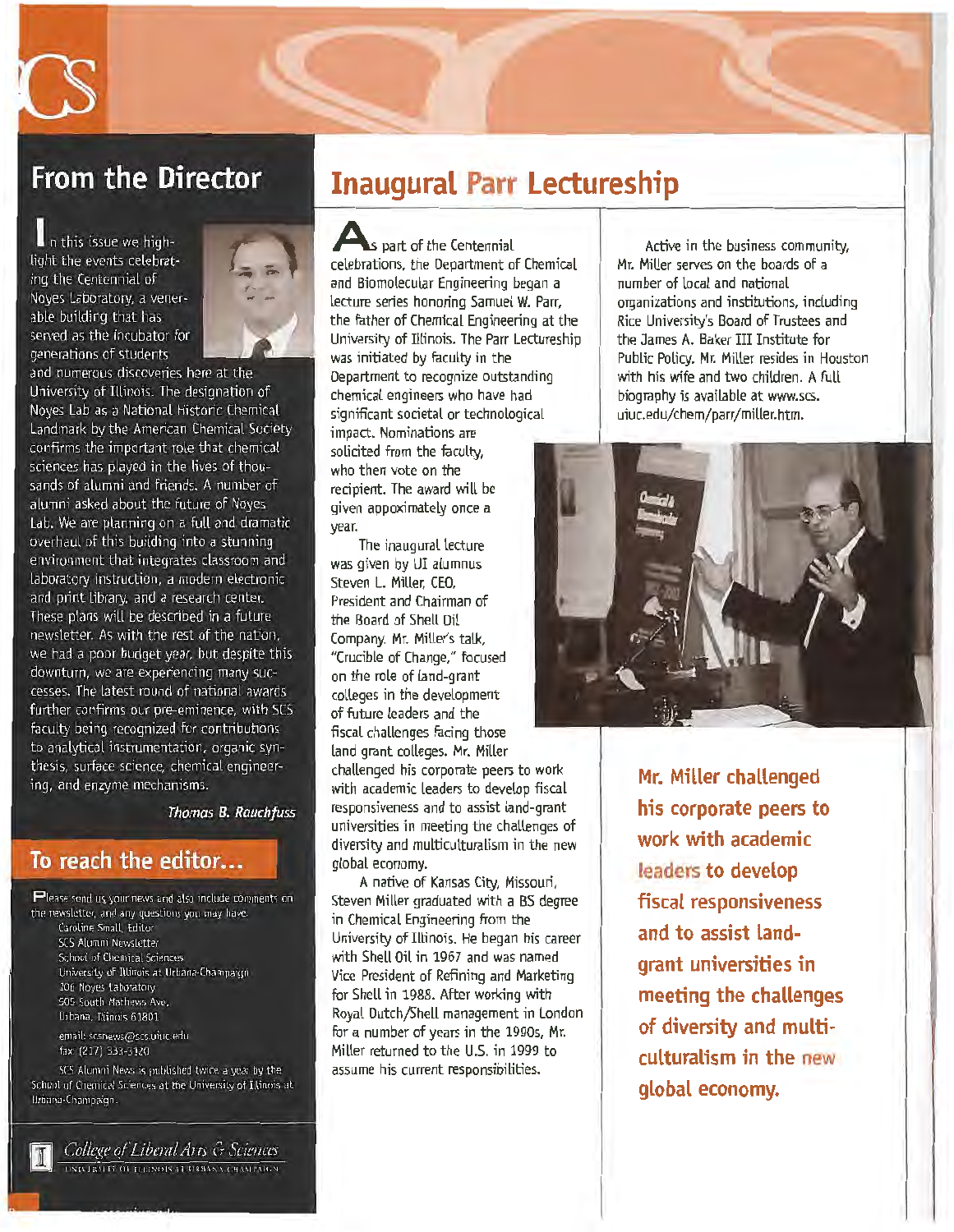### **Department of Chemical Engineering Announces Name Change**

### **New Faculty**

**C** had Rienstra joined our Chemistry faculty this year following a NIH postdoc at Columbia University with Ann McDermott. Rienstra grew up in western Michigan and graduated from Macalester College in 1993. His recieved his PhD under Robert Griffin at MIT in 1999.

His research interests are in NMR spectroscopy of membrane protein structure and dynamics. Says Rienstra, "Some of the most important advances in NMR and MRI have occurred at U of I. The common link is a culture that recognizes the value of enabling technologies for fundamentally new science and encourages risk-taking and the development of new paradigms." He continues "For me, the wonderful history of NMR, the intellectual environment. and the infrastructure and support for junior faculty offered an unbeatable combination."

Rienstra lives in Champaign with his wife, Jennifer Gartside, who supervises student-teachers part time, and their nine-month-old daughter Elizabeth, a skillful crawler and "future spectroscopist."

In September 2002, the Department of Chemical Engineering officially changed its name to the Department of Chemical and Biomolecular Engineering. The addition of "biomolecular'' to the name reflects the growing faculty and student interests in biological applications of chemical engineering's systems approach. The department continues to maintain a significant presence in polymer, materials, and semiconductor processing as well as fluid dynamics and control theory.

The name change recognizes the department's significant activity in the biological arena, including at present, drug delivery, biocatalysis, and bioenergetics. Students can choose between two degrees: one in Chemical Engineering, as before the name change, and a new degree in Chemical and Biomolecular Engineering. For the latter track, students will take biochemistry-oriented courses for their technical electives.

The name change was foreshadowed several years ago when Professor Deborah Leckband created a course called "The Physical Basis of Life," a popular sophomore-level class that surveys biochemical and cellular processes from the perspective of a chemical engineer. The vitality of the more traditional Chemical Engineering degree is reflected in the creation, under the guidance of Professors Mark Kushner and Ed Seebauer, of a new laboratory course in Materials Processing. Look forward to the next newsletter for a feature article on this innovative coursework and the corporate partnerships that are making it possible.

> **Department of Chemical & Biomolecular Engineering**

> > I

### **Remembering Harry Drickamer**

**P** rofessor of Chemistry, Harry G. Drickamer, scientific pioneer and longtime educator and colleague in the School of Chemical Sciences, died May 6, 2002 at the age of 83.

Orickamer was Center for Advanced Study Professor of Chemical Engineering, Chemistry and Physics at the University of Illinois at Urbana-Champaign. His experiments utilized ultra high pressure as a tool for understanding electronic behavior in condensed systems.

Drickamer received his bachelor's degree in 1941, his master's degree in Chemical Engineering in 1942, and his doctorate in Chemical Engineering in 1946, all from the University of Michigan. He joined the Illinois faculty in 1946 and became a full professor in 1953. During

his career, he trained more than 120 doctoral students and postdoctoral researchers. Several years ago, his former students honored him by establishing the Drickamer Graduate Fellowship for students in the departments of Chemical Engineering, Chemistry and Physics, reflecting Harry's broad interests.

Drickamer was associated with materials research programs of the U.S. Department of Energy, and among numerous other awards, he received the DOE Award for Outstanding Sustained Research and the National Medal of Science. He was a member of the National Academy of Sciences, the National Academy of Engineering, the American Philosophical Society, and a fellow of the American

Academy of Arts and Sciences, the American Association for the Advancement of Science, and the Royal Society of Chemistry. He was appointed professor in the University of Illinois Center for Advanced Study, the highest recognition the university bestows upon members of its faculty.

Born Nov. 19, 1918, in Cleveland, Ohio, Professor Drickamer is survived by his wife, Mae Elizabeth McFillen, whom he married in 1942, and five children.

The School of Chemical Sciences will sponsor a symposium in Dr. Drickamer's memory later in 2003. Memorial donations to the Drickamer Fellowship Fund can be made online at www.scs.uiuc.edu/ chem\_eng/alumni/makeagift.htm or sent to the School of Chemical Sciences.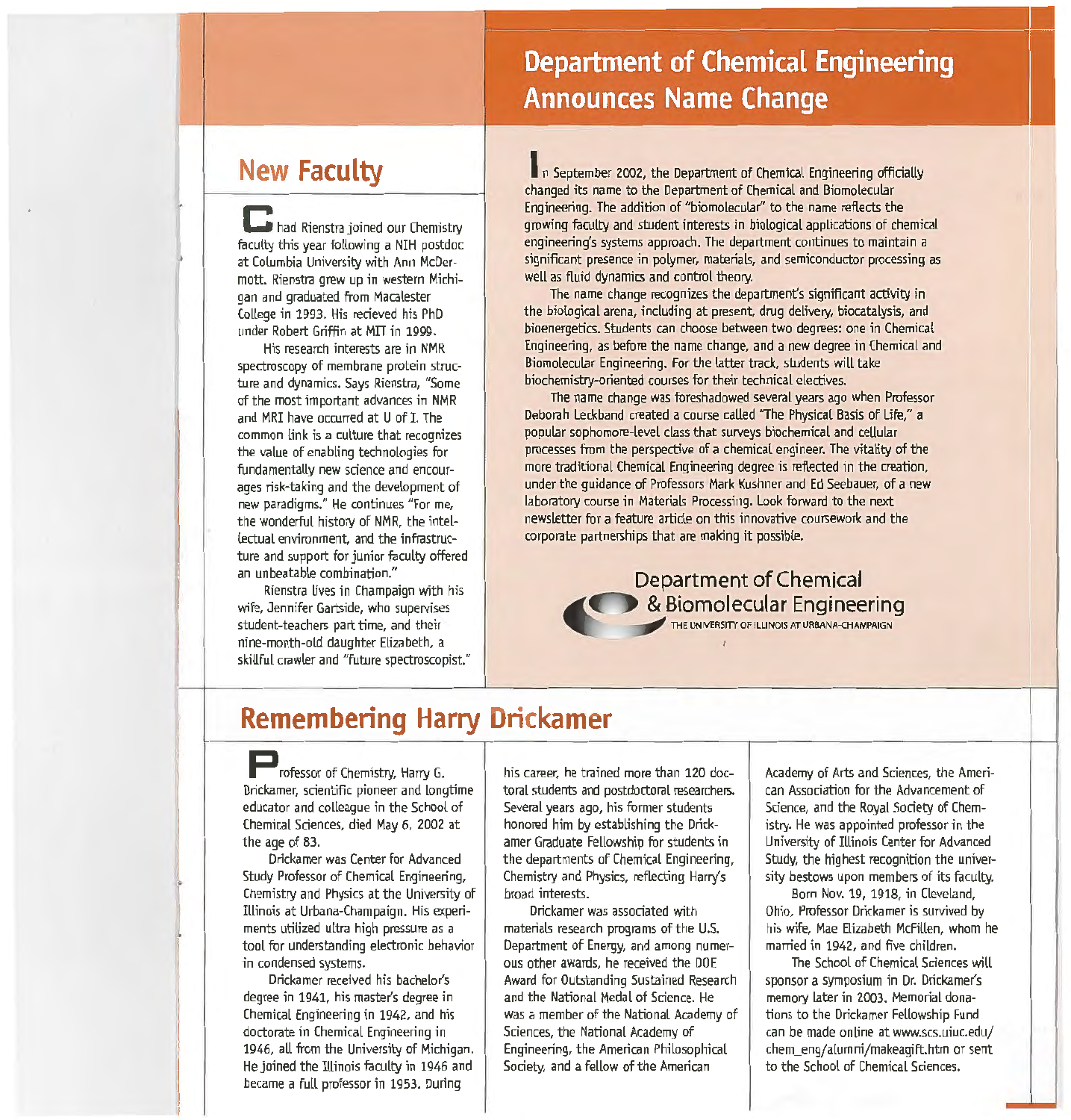

# **Noyes Lab Centennial Celebration**





The designation of Noyes Lab as a National Historic Chemical Landmark occurred on Saturday morning, September 12. The keynote lecture was<br>delivered by Sharon Bertsch McGrayne (above). Ms. McGrayne's address included a history of the building itself as well as describing many of the significant scientists who worked in the building and some of the most notable achievements that occurred here.

Noyes Lab Centennial Alumni 157.

Throughout the day, visitors browsed a list of the<br>more than 13,000 alumni who have graduated from School of Chemical Sciences degree programs since 1872, the first graduating class From the Department of Chemistry. Visitors also<br>viewed displays which described the history of<br>the Chemical Sciences at the U of I. You can see many of these images in the enclosed ACS Historic Chemical Landmark brochure on Noyes Lab.



Celebration participants registered at the door of the 100-year-old Noyes Lab (left). All registrants received a commemorative paperweight made<br>from original bricks removed during the renovations of Noyes Lab Room 100.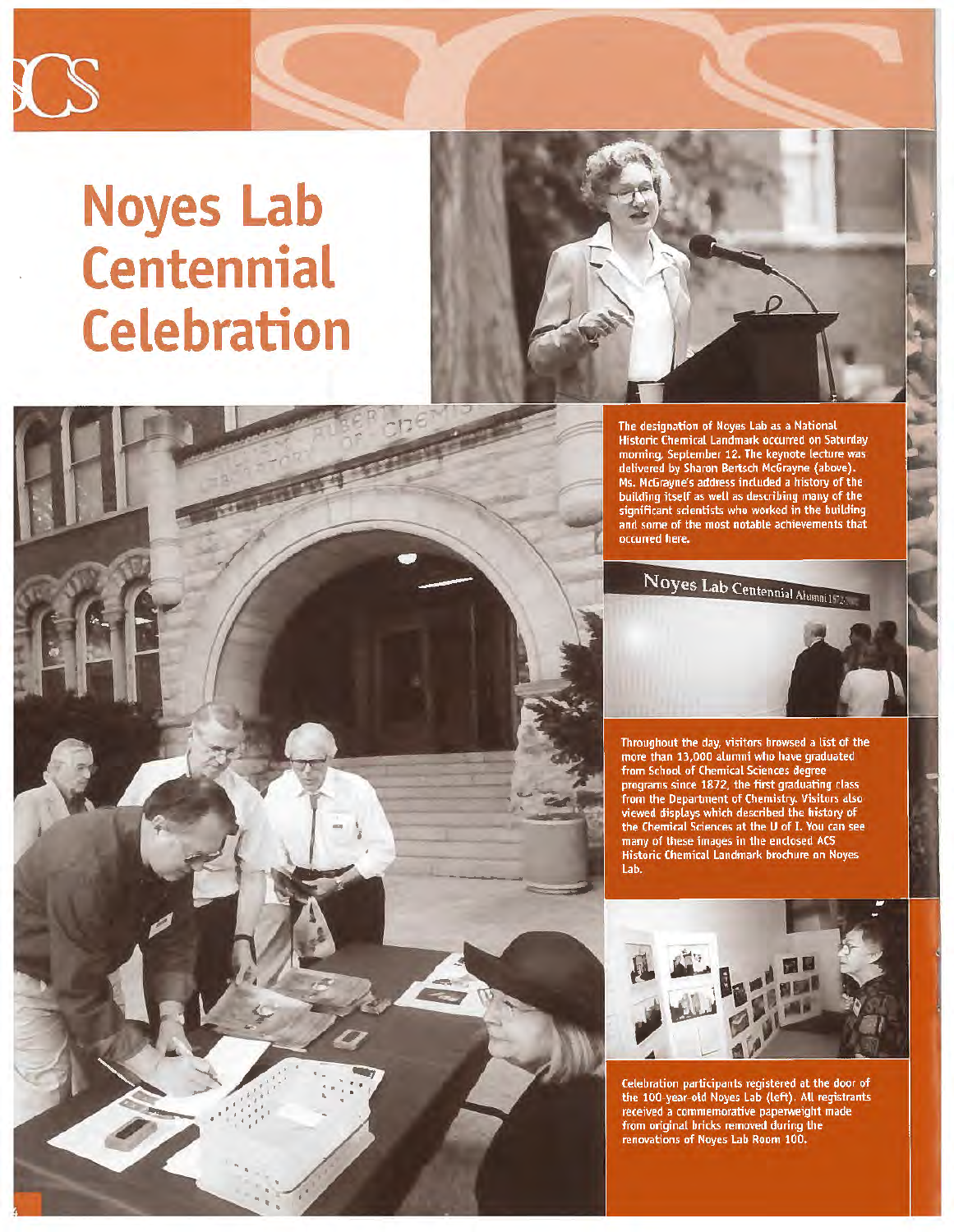

rofessor Emeritus Nelson Leonard<br>resented his talk "Signal to Noyes: Voices<br>Still Hear" to assembled guests in the<br>cently renovated Noyes 100 (top).<br>rofessor Leonard joined the faculty at the<br>of I in 1943 and has been a Fa



No. of Children



 $\mathbb{R}^2$ 

Visitors enjoyed seeing old friends at the<br>continental breakfast in Noyes Lab (left)<br>first thing on Friday morning. A dinner<br>(above) concluded Friday's activities.<br>Professor Bill Hammack of the Department **Professor Bill Hammack of the Uepartment**<br>of Chemical and Biomolecular Engineering<br>presented the after-dinner remarks;<br>Professor Hammack produces a weekly<br>radio essay called "Engineering and Life"<br>that is syndicated natio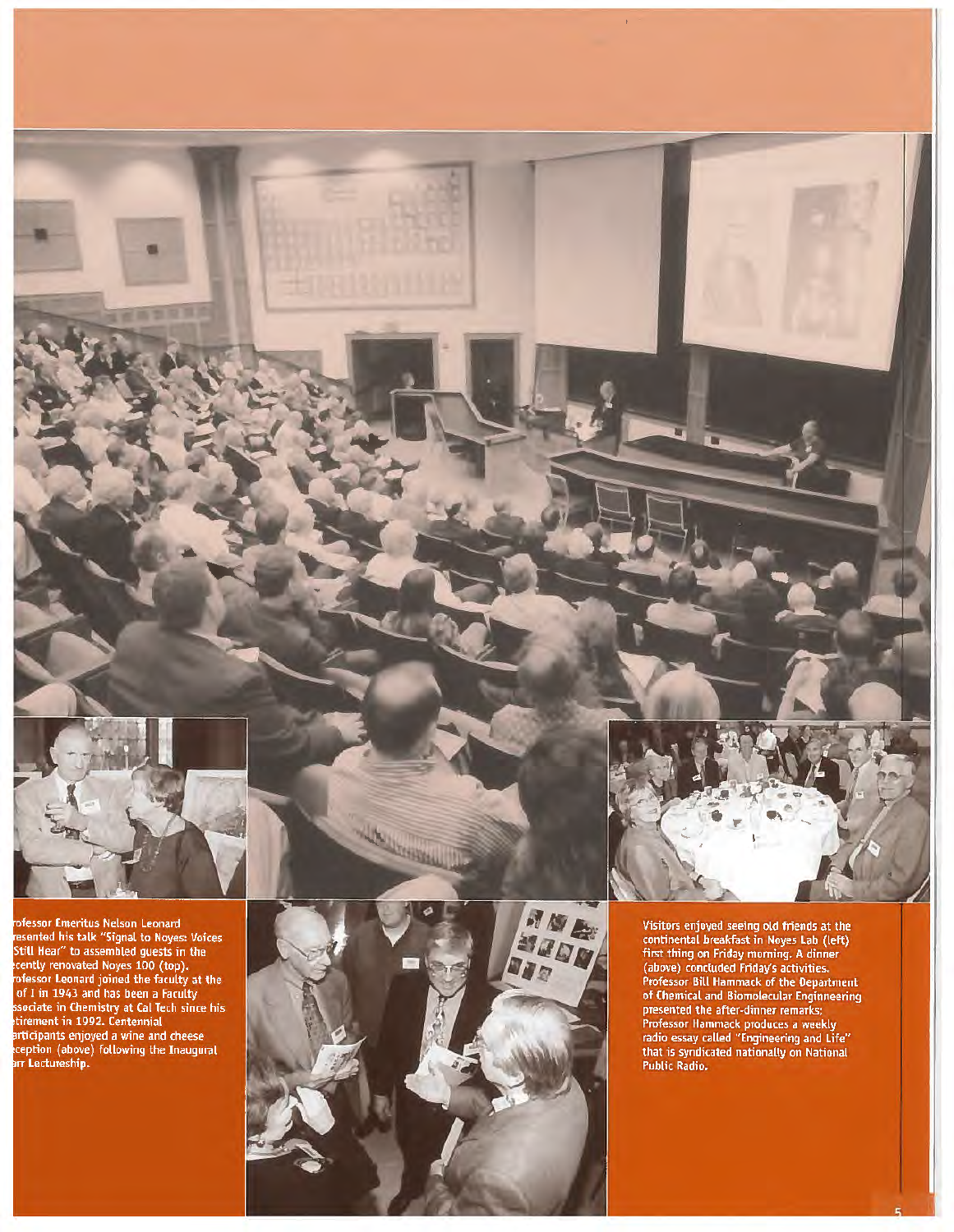

### **Professor Pirkle Becomes Emeritus**

he School of Chemical Sciences congratulates Professor William H. Pirkle of the Chemistry Denartment on his recent retirement. Professor



Pirkle received his B.S. from the University of California. Berkeley, in 1958 and his Ph.D. from the University of Rochester in 1963. He joined the faculty at Illinois in 1964. His research in organic chemistry. which he continues as an emeritus professor, entails the use of chromatographic and spectroscopic NMR techniques to study optical resolutions. His numerous awards include the Chirality Medal from the Swedish Academy of Pharmaceutical Sciences, the ACS Award in Chromatography, A. S. Martin Medal from the British Chromatographic Society, and the Robert Boyle Gold Medal for Analytical Chemistry from the Royal Society of Chemistry.

### **Hammack Receives AMSE Medal**

rofessor Bill Hammack. MS '86. PhD '88. Chemical Engineering. received the Edwin F. Church medal from the American Society of Engi-



neers in May 2002. The AMSE established the medal to be awarded annually if warranted to the individual who has rendered eminent service in increasing the value, importance and attractiveness of engineering.

Professor Hammack received the award for his weekly NPR program "Engineering and Life." The citation reads "for more than 120 radio commentaries serving to increase the public's understanding and appreciation of the role of engineering and technology in society." The award features a bronze medal and a \$2500 honorarium. Congratulations Bill!

### **Chemistry Alumnus Receives National Medal of Science**



n a ceremony at the White House on June 12, President George W. Bush awarded Dr. Charles Keeling the 2002 National Medal of Science. Dr. Keeling graduated from the U of I in 1948 with a degree in Chemistry. After a PhD from Northwestern

and a postdoc at CalTech, he joined the Scripps Institution of Oceanography. The National Medal of Science is awarded by the National Science Foundation for lifetime achievement in the sciences. Dr. Keeling was recognized for key research for understanding the carbon cycle and global warming. Keeling was the first to measure the accumulation of carbon dioxide in the atmosphere and his resulting data set is named the "Keeling Curve."

Keeling's latest research, with Scripps colleague Timothy Wharf, discusses the coincidence of major tidal fluctuations and significant global phenomena, proposing an 1800 year cycle of strong tidal forces that increases vertical mixing in the oceans and causes cooling at the sea surface.

### **IN MEMORIUM**

Ted Kurowski (BS '44. Chemistry) died on January 1. 2002 at the age of 79 in Covina, California, During the Second World War. Mr. Kurowski was assigned to the Manhattan Project in Oak Ridge Tennessee. He is



survived by his sister, Sophie Williams, and her family. We thank the Williams family for a generous donation in Mr. Kurowski's memory.

J. Wavne Cole (MS '36/PhD '38, Chemistry, Fuson) died September 12, 2002 of lung cancer. He was 88. Dr. Cole's research in the synthesis of equilinen, an estrogen-related hormone, was essential in the development of the birth control pill. He was the head of steroid research at Abbott Labs in Chicago from 1958 until his retirement in 1979, and was a former president of the Illinois Chapter of the ACS. He is survived by three children, three siblings, and numerous grandchildren.

James P. Lodge, Jr., BS '47, Chemistry, passed away December 14, 2001. He was a consulting chemist in Boulder, CO.

William D. Emmons, PhD '51, Chemistry (Fuson), December 8, 2001 in Philadelphia.

Dr. Charles Price, Professor Emeritus, February 11, 2002.

Dr. William F. Henry, BS '29/MS '30/PhD '32 Chemistry (Rodebush), March 15, 2002. Dr. Henry was retired from Pillsbury and lived in Minneapolis.

Dr. Linda J. Cline-Love. PhD '69, Chemistry (Malmstadt), died July 12, 2002. In 1972, she joined the faculty of Seton Hall, where her research in chiral chromatography and phosphorescence analysis made important contributions to analytic chemistry. Especially noteworthy were her efforts to support the work of women in science.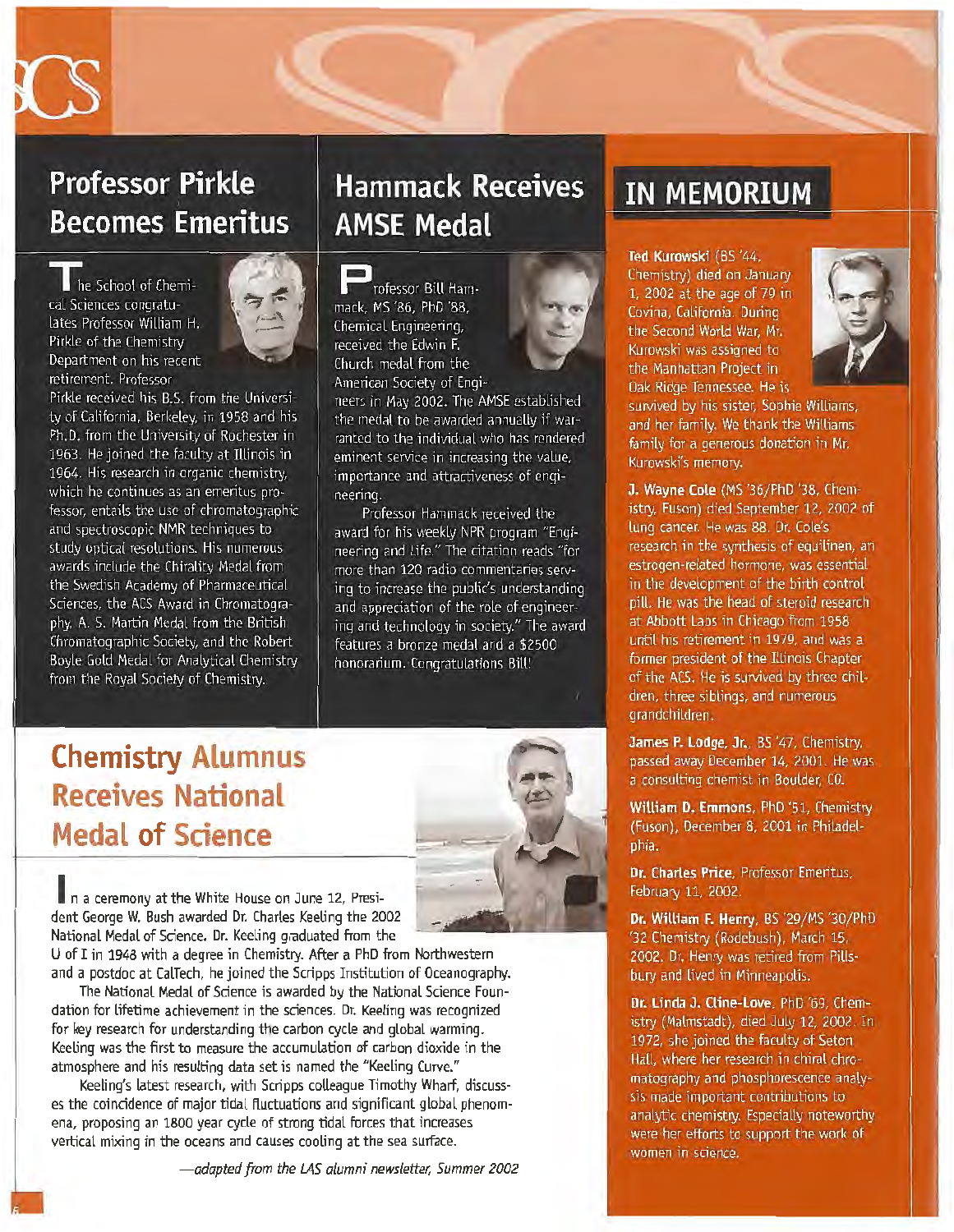## **ALUMNI NEWS**

#### **1990s**

**David Benson,** PhD '97 Chemistry (Suslick), was appointed as an Assistant Professor in the Department of Chemistry at Wayne State University in Detroit, MI, in the FaU of 2002. His main interest is in metalloprotein design with emphasis on catalysis and biosensing.

**Andrew French,** PhD '92, Chemistry (Katzenellenbogen), received tenure at Albion College in April 2002.

**David Huffman,** PhD '94, Chemistry (Suslick), accepted a position as an Assistant Professor in the Department of Chemistry at Western Michigan University in Fall 2001 after completing postdoctoral studies with Professor Thomas V. O'Halloran at Northwestern University. He and his wife, Ruthann, will celebrate their 20th wedding anniversary in 2003.

#### **Dan Klingenberg,** MS '89/PhD '91,

Chemical Engineering (Zukoski), is a member of the Chemical Engineering faculty at the University of Wisconsin, happily demonstrating that fibers form bundles in paper making because they have surface friction.

**Eunji Sim,** PhD '97, Chemistry (Makri) holds a faculty position at Rutgers, the State University of New Jersey, and was

married last year to Dr. Donghyun Kim. They announce the birth of a son, Sebastian Kim, in July 2002.

**Chris Ziegler,** PhD '97, Chemistry (Suslick), accepted an appointment as Assistant Professor at the University of Akron.

#### **1980s**

**WUliam F. Banholzer,** MS '81/PhD '83 Chemical Engineering (Masel), President, Global Technology, GE Plastics in Pittsfield, MA, was elected a member of the National Academy of Engineering for breakthroughs in stealth materials, contributions to the isotope effect in solid-state physics, and for business leadership.

**Eric Chronister,** PhD '80 (Dlott), Professor at the University of California, Riverside received the 2002 Senior Scientist Fellowship from the French Ministry of Research.

**lara Dennis,** BS '89, Chemistry, MD '93, was named Medical Director of Breast Imaging for Providence Hospital and Medical Centers, Southfield MI.

**Steve Gammon,** PhD '89, Chemistry (Rauchfuss/Smith), recently accepted ' an appointment at Western Washington University as Director of General Chemistry.

r---~-------------~-~-----~---------- ~-~------~----~--,

**John Hoots,** PhD '83, Chemistry (Rauchfuss), was awarded the Chairman's Lifetime Achievement Award in May 2002, for his work in developing the innovative TRASAR program at ONDEO Nalco Corporation.

#### **1970s**

**Donald S. Mueller,** PhD '73, Chemistry (Beak), has been elected Chairman of the Industrial Research Institute in Washington, DC.

#### **1960s**

**Mary Dell-Chilton,** MS '60/PhD '67, Chemistry (Hager), was awarded the 2002 Benjamin Franklin Medal in Life Science. Dr. Dell-Chilton accepted the award at the prestigious 2002 Franklin Institute Awards Ceremony and Dinner, held at the Institute in the Benjamin Franklin National Memorial on April 25, 2002.

**Richard Treptow,** MS '64/PhD '66, Chemistry (Brown/Piper), was the recipient of the Passer Award from the American Chemical Society in Spring 2002.

#### **Pre-1950s**

**Sister Joan M. Preising,** MS '37/PhD '40, Chemistry (Reedy), celebrated her 100th birthday on January 18, 2002.

| Keep in Touch |  |
|---------------|--|

| Clip and mail to SCS News editor.                                                                                                                           |         |  |
|-------------------------------------------------------------------------------------------------------------------------------------------------------------|---------|--|
| School of Chemical Sciences<br>University of Illinois at Urbana-Champaign<br>106 Noyes Laboratory<br>505 South Mathews Ave.<br>Urbana, Illinois 61801<br>0r |         |  |
| scsnews@scs.uiuc.edu                                                                                                                                        |         |  |
| Name                                                                                                                                                        |         |  |
| Degree, Date                                                                                                                                                | Advisor |  |
| Home Address                                                                                                                                                |         |  |
| City, State, Zip                                                                                                                                            |         |  |
| Phone                                                                                                                                                       | Email   |  |
| Business/Employer                                                                                                                                           |         |  |
| Your Title                                                                                                                                                  |         |  |

Your news (include newspaper clippings, photos, extra sheets, etc.)